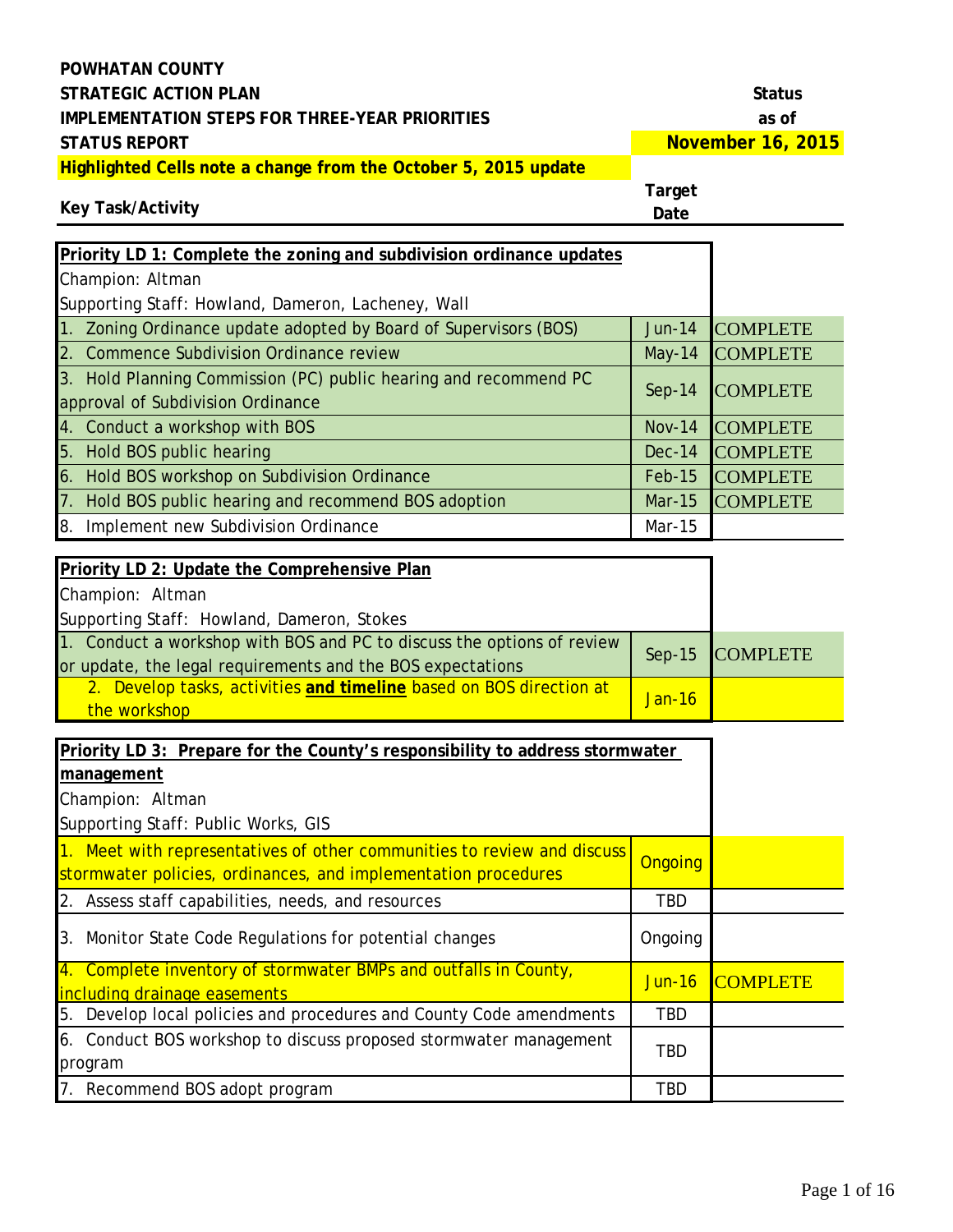**November 16, 2015**

**Highlighted Cells note a change from the October 5, 2015 update**

#### **Key Task/Activity**

| Priority EC 1: Create and implement an economic development plan, to include |               |                 |
|------------------------------------------------------------------------------|---------------|-----------------|
| agri-business                                                                |               |                 |
| Champion: Altman                                                             |               |                 |
| Supporting Staff: Weiler                                                     |               |                 |
| 1. BOS budgets and appropriates funding                                      | <b>Oct-14</b> | <b>COMPLETE</b> |
| 2. Develop and issue RFP                                                     | $Oct-14$      | <b>COMPLETE</b> |
| 3. Review RFP submittals                                                     | <b>Dec-14</b> | <b>COMPLETE</b> |
| 4. Board approves contract and authorizes County Administrator to            |               |                 |
| execute                                                                      | $Dec-14$      | <b>COMPLETE</b> |
| 5. Begin plan development                                                    | Jan-15        | <b>COMPLETE</b> |
| 6. Complete plan                                                             | Aug-15        | <b>ONGOING</b>  |
| 6a. Consultant presents Findings and Recommendations                         | Aug-15        | <b>COMPLETE</b> |
| 6b. BOS feedback on Findings and Recommendations                             | $Sep-15$      | <b>COMPLETE</b> |
| 6c. Formulation of Goals, Objectives and Performance Measures                | <b>Dec-15</b> | <b>ONGOING</b>  |
|                                                                              | Sept-15       |                 |
| <b>BOS adopts Economic Development Plan</b><br>7.                            | <b>Dec-15</b> |                 |
|                                                                              | <b>Jan-16</b> |                 |
|                                                                              | <b>Jan</b> 15 |                 |
| 7a. Consultant conducts Community Meeting to present Plan                    | Feb-16        |                 |
| 8. Implement Economic Development Plan                                       | Ongoing       |                 |
|                                                                              |               |                 |

| Priority EC 2: Redirect and reconstitute the EDA, to include a clear purpose and |                            |                 |
|----------------------------------------------------------------------------------|----------------------------|-----------------|
| realignment with the Board's direction and the economic development plan         |                            |                 |
| Champion: Altman                                                                 |                            |                 |
| Supporting Staff: Weiler                                                         |                            |                 |
| 1. Review EDAs within adjoining communities to learn of best practices           | Aug-15                     | <b>COMPLETE</b> |
| 2.<br>Develop new job description/charter for EDA members                        | $Sept-15$<br><b>Nov-15</b> |                 |
| 3. Solicit talent bank resumes of potential EDA candidates                       | $Qct-15$<br>$Dec-15$       |                 |
| 4. Review resumes and recommend individuals for appointment to EDA               | Oct-15<br>Jan-16           |                 |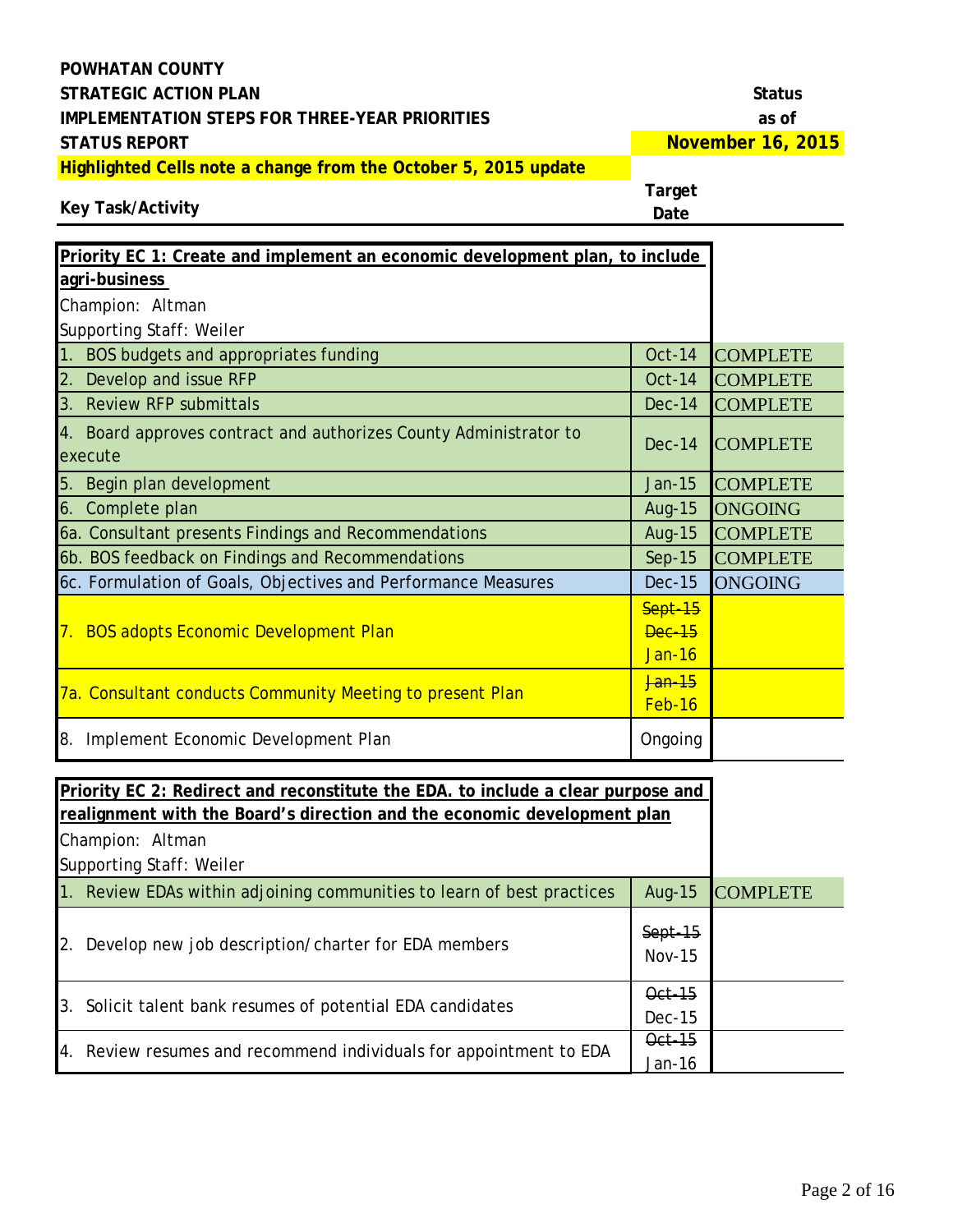| <b>POWHATAN COUNTY</b>                                                                                                          |                |                   |
|---------------------------------------------------------------------------------------------------------------------------------|----------------|-------------------|
| <b>STRATEGIC ACTION PLAN</b>                                                                                                    |                | <b>Status</b>     |
| <b>IMPLEMENTATION STEPS FOR THREE-YEAR PRIORITIES</b>                                                                           |                | as of             |
| <b>STATUS REPORT</b>                                                                                                            |                | November 16, 2015 |
| Highlighted Cells note a change from the October 5, 2015 update<br><b>Key Task/Activity</b>                                     | Target<br>Date |                   |
| Priority EC 3: Locate or expand at least one major business during the next 3                                                   |                |                   |
| <u>years</u>                                                                                                                    |                |                   |
| Champion: Altman                                                                                                                |                |                   |
| Supporting Staff: Weiler                                                                                                        |                |                   |
|                                                                                                                                 | $Sep-15$       |                   |
| 1. Develop and adopt Economic Development Plan (see EC 1)                                                                       | <b>Dec-15</b>  |                   |
|                                                                                                                                 | <b>Jan-16</b>  |                   |
|                                                                                                                                 | $Sep-15$       |                   |
| 2. Identify sites for business development                                                                                      | <b>Dec-15</b>  |                   |
|                                                                                                                                 | <b>Jan-16</b>  |                   |
| 3. Create marketing materials and website                                                                                       | Jun-16         |                   |
| 4. Market development sites to potential businesses                                                                             | Ongoing        |                   |
| 5. Get commitment from a new/expanded business                                                                                  | Dec-18         |                   |
|                                                                                                                                 |                |                   |
| Priority EC4: Re-engineer the building inspection, planning, and zoning<br>processes to be more efficient and business friendly |                |                   |
| Champion: Altman                                                                                                                |                |                   |
| Supporting Staff: Planning/Building/Zoning/Public Works                                                                         |                |                   |
| 1. Meet with staff to discuss streamlining the plan review and building                                                         |                |                   |
| inspection process                                                                                                              | $Sep-14$       | <b>COMPLETE</b>   |
| 2. Review processes with consultant and evaluate consultants                                                                    |                |                   |
| recommendations                                                                                                                 | $Sep-15$       | <b>ONGOING</b>    |
| 3. Finalize and implement new processes                                                                                         | Jan-16         |                   |
|                                                                                                                                 | <b>Jan-17</b>  |                   |
| Submit funding request for software to improve processes<br>4.                                                                  | Mar-16         |                   |
| Select and purchase new software if funding is approved by BOS<br>5.                                                            | $Sep-16$       |                   |
| 6. Implement new software                                                                                                       | $Jul-17$       |                   |
|                                                                                                                                 | <b>Jan-17</b>  |                   |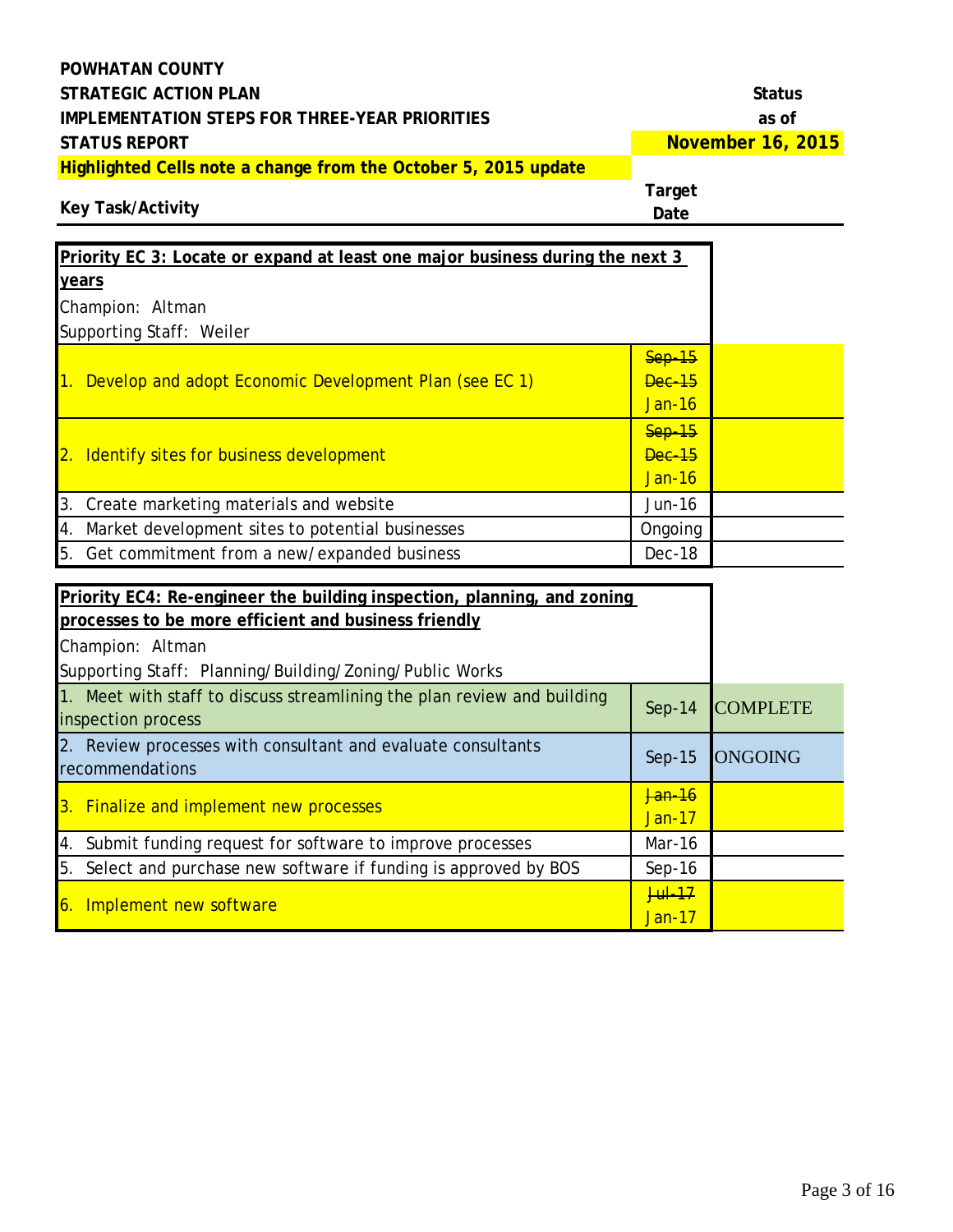**Key Task/Activity**

**November 16, 2015**

**Highlighted Cells note a change from the October 5, 2015 update**

| Priority HS 1: Structure the new fire/EMS/emergency management department                                                                                                  |               |                 |
|----------------------------------------------------------------------------------------------------------------------------------------------------------------------------|---------------|-----------------|
| Champion: Singer                                                                                                                                                           |               |                 |
| Supporting Staff: Weiler, Greene, Warner, Schoeffel                                                                                                                        |               |                 |
| 1. Gather input from Fire, Emergency Management and EMS community,<br>volunteers, and staff to determine roles and responsibilities of Fire &<br><b>EMS Chief position</b> | <b>May-14</b> | <b>COMPLETE</b> |
| 2. Write roles and responsibilities gathered from input into job<br>description                                                                                            | <b>Jul-14</b> | <b>COMPLETE</b> |
| 3. Advertise and interview for Fire and EMS Chief position                                                                                                                 | $Sep-14$      | <b>COMPLETE</b> |
| 4. Hire Fire & EMS Chief                                                                                                                                                   | <b>Dec-14</b> | <b>COMPLETE</b> |
| 5. Submit request to Virginia Department of Fire Program to conduct a<br>study of Powhatan County's Fire and EMS services                                                  | $Dec-14$      | <b>COMPLETE</b> |
| 6. Revise Powhatan Code for BOS approved changes as recommended by<br>Fire & EMS Chief                                                                                     | <b>Feb-15</b> | <b>COMPLETE</b> |
| 7. Identify roles of current command structure of Fire/EMS/Emergency<br>Management and analyze personnel needs based on current budget                                     | <b>Feb-15</b> | <b>COMPLETE</b> |
| 8. Recommend to the BOS changes to implement recommendations of<br>Fire & EMS Chief on the command structure and personnel needs                                           | <b>Mar-15</b> | <b>COMPLETE</b> |
| 9. Present to the BOS the recommendations of the Virginia Department<br>of Fire Program study                                                                              | Jan-16        |                 |
| 10. Revise Powhatan Code for BOS approved changes as recommended by<br>Virginia Department of Fire Program study                                                           | Mar-16        |                 |
| 11. Collaborate with volunteers, contractors, and county staff to<br>implement plan, policies and procedures                                                               | Mar-16        |                 |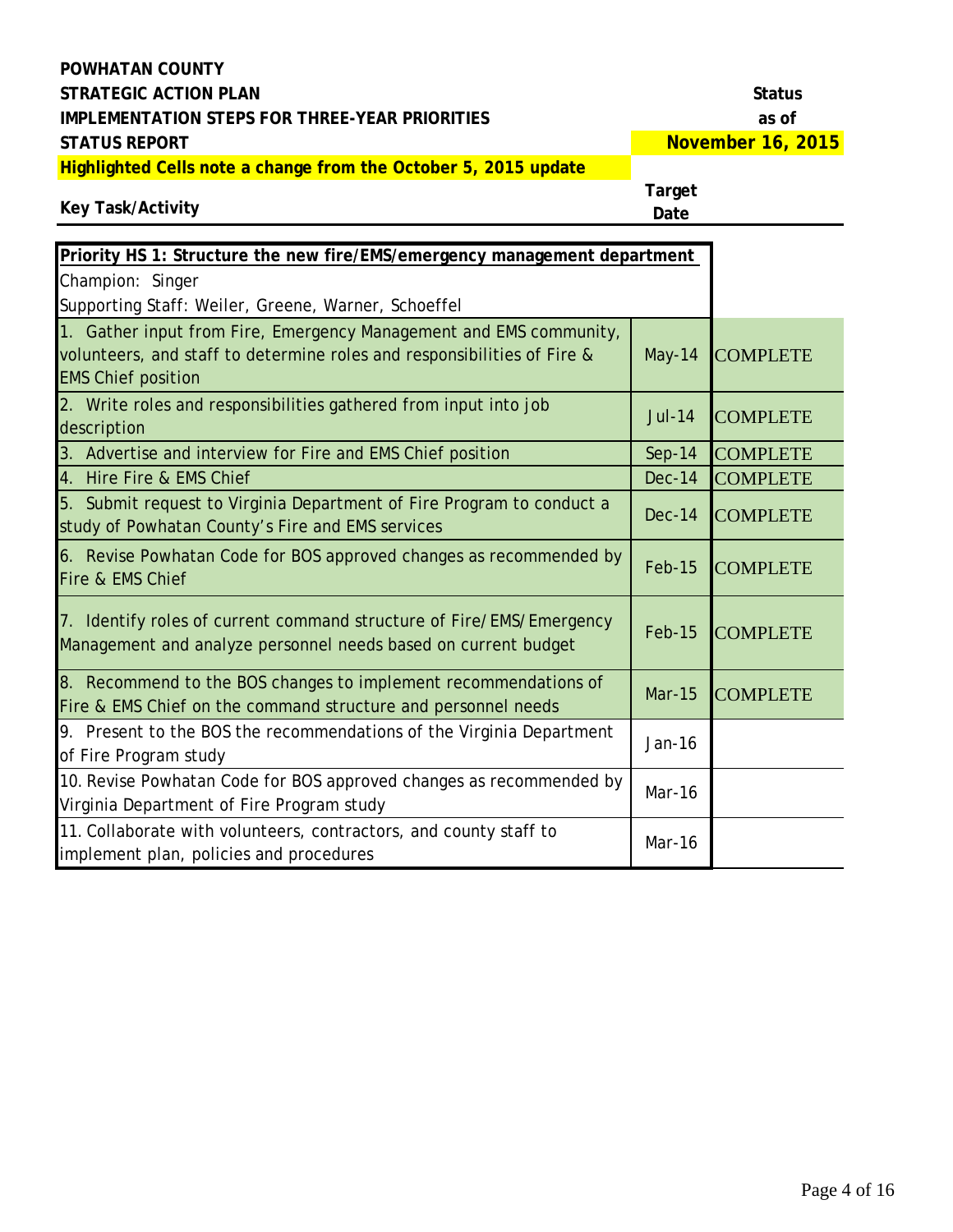**November 16, 2015**

**Highlighted Cells note a change from the October 5, 2015 update**

### **Target**

**Key Task/Activity**

| Priority HS 2: Transfer the responsibility for emergency communications to the<br>County Administrator and relocate the E-911 Center                                                            |            |                |
|-------------------------------------------------------------------------------------------------------------------------------------------------------------------------------------------------|------------|----------------|
| Champion: Singer<br>Supporting Staff: Sheriff, Greene                                                                                                                                           |            |                |
| 1. Engage in discussions between Sheriff and County Administrator to<br>determine the need to transfer E-911 to carry out BOS direction                                                         | Jan-15     | <b>ONGOING</b> |
| 2. Engage in collaborations among County Administrator, Fire & EMS<br>Chief and the Sheriff on implementation issues (acquire input, discuss<br>pros and cons, briefing to officials as needed) | $Jan-15$   | <b>ONGOING</b> |
| 3. Identify the department to which the E-911 services function will<br>report and identify a physical location for the E-911 function                                                          | $Dec-15$   |                |
| 4. Present to the Board for approval of recommendations and funding<br>for the location                                                                                                         | Jun-16     |                |
| 5. Develop a plan for relocation of E-911 center/new radio system to<br>ensure there is no disruption of services                                                                               | <b>TBD</b> |                |
| 6. Oversee the relocation of the E-911 center to ensure there is no<br>disruption of services                                                                                                   | <b>TBD</b> |                |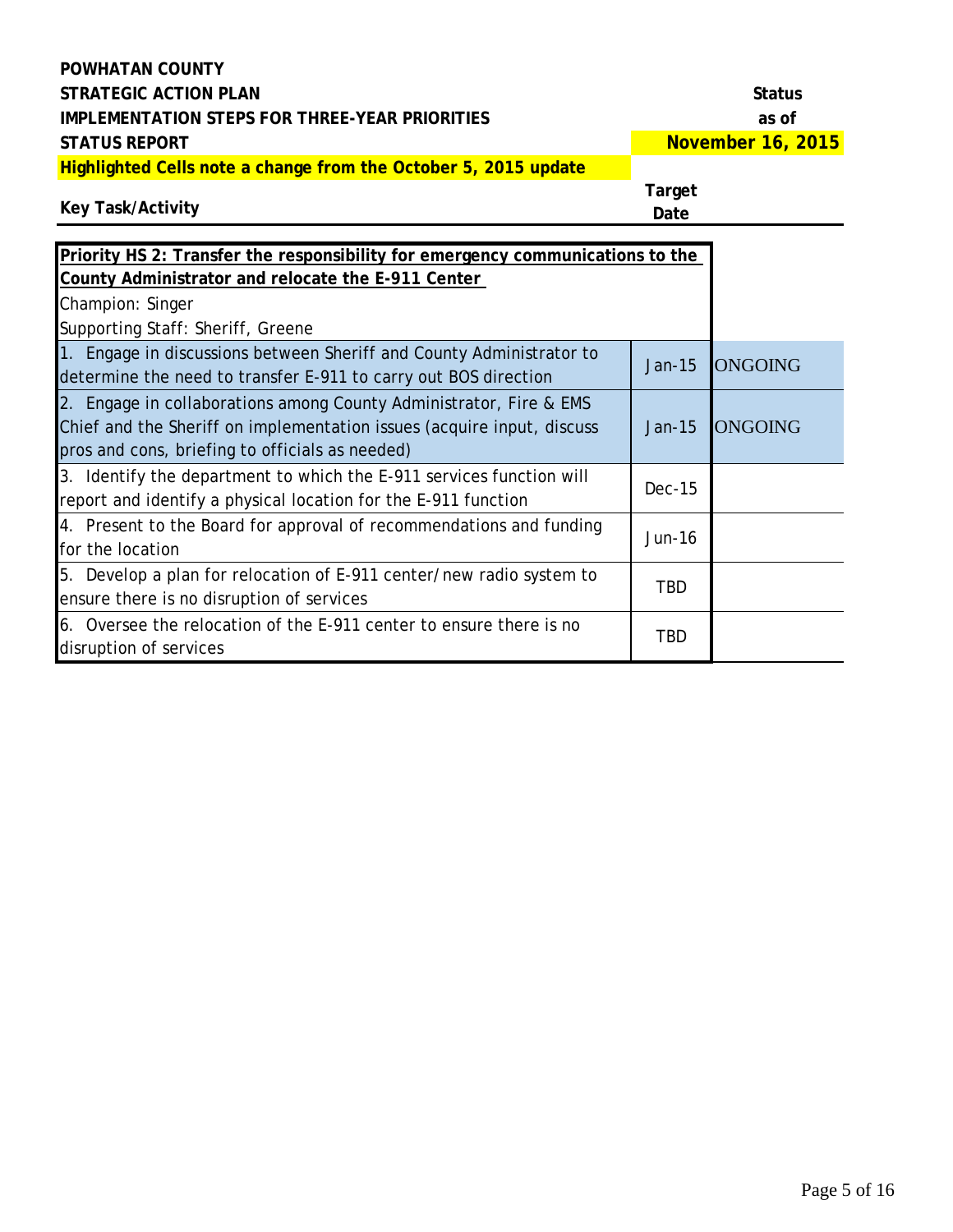| <b>POWHATAN COUNTY</b>                                                                                                                                                                                                                                                                      |                       |                   |
|---------------------------------------------------------------------------------------------------------------------------------------------------------------------------------------------------------------------------------------------------------------------------------------------|-----------------------|-------------------|
| <b>STRATEGIC ACTION PLAN</b>                                                                                                                                                                                                                                                                |                       | <b>Status</b>     |
| <b>IMPLEMENTATION STEPS FOR THREE-YEAR PRIORITIES</b>                                                                                                                                                                                                                                       |                       | as of             |
| <b>STATUS REPORT</b>                                                                                                                                                                                                                                                                        |                       | November 16, 2015 |
| Highlighted Cells note a change from the October 5, 2015 update<br><b>Key Task/Activity</b>                                                                                                                                                                                                 | <b>Target</b><br>Date |                   |
| Priority HS 3: Evaluate the needs of our population and determine how best to<br>respond so that they grow, develop and age healthfully<br>Champion: Pemberton/Weiler<br>Supporting Staff: Howland, Woodel, Martin, TRIAD                                                                   |                       |                   |
| 1. Recommend reinstatement of County funding support for Senior<br>Connections, Senior Navigator, Free Clinic, YMCA, the FCS program at<br>the Extension Office and other organizations which support the County's<br>aging population                                                      | <b>Mar-15</b>         | <b>COMPLETE</b>   |
| 2. Assess the potential of a collaboration from agencies coming together<br>for the Resource Council Meeting to determine whether this community<br>partnership can address this goal (e.g., YMCA, Senior Connections,<br>Health Department, Social Services, Extension Office, Recreation) | <b>Jun-15</b>         | <b>ONGOING</b>    |
| Attend the Resource Council meeting for a discussion of the<br>possibility how human service needs, including needs of the aging,<br>might be addressed                                                                                                                                     |                       | <b>COMPLETE</b>   |
| Develop a needs assessment (e.g., nutrition, recreation, financial<br>education, transportation, support system, affordable housing, safety<br>services)                                                                                                                                    |                       |                   |
| Determine method of communication to disseminate information<br>to community (hire external with Board of Supervisors approval, or<br>internal committee)                                                                                                                                   |                       |                   |
| Evaluate what the assessment may bring to the table and then<br>determine how to address all needs                                                                                                                                                                                          |                       |                   |
| Delegate to agency to begin addressing needs                                                                                                                                                                                                                                                |                       |                   |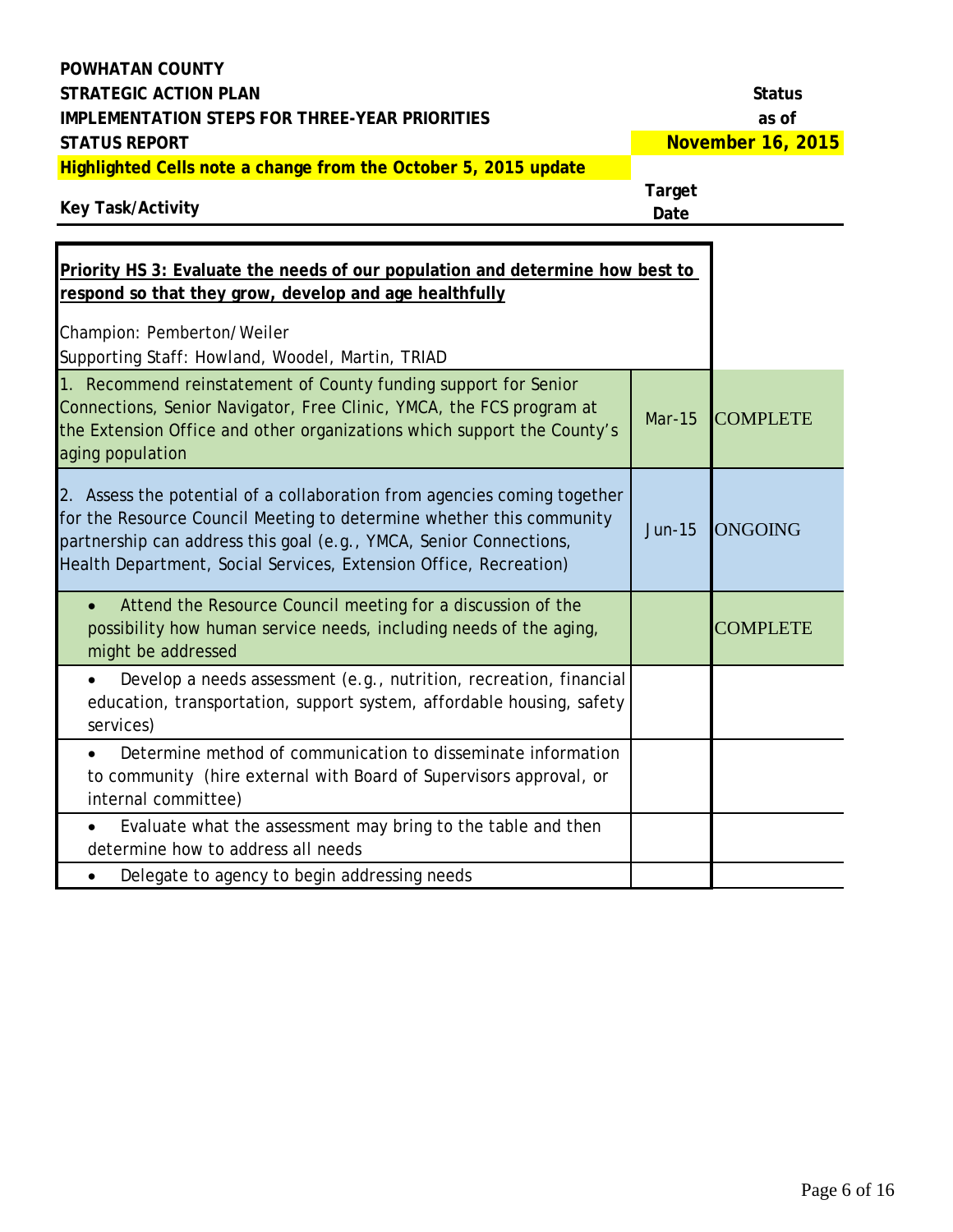### **POWHATAN COUNTY STRATEGIC ACTION PLAN STRATEGIC ACTION PLAN IMPLEMENTATION STEPS FOR THREE-YEAR PRIORITIES as of STATUS REPORT Highlighted Cells note a change from the October 5, 2015 update**

**November 16, 2015**

### **Key Task/Activity**

| Priority HS 4: Develop a recreation department and plan that addresses the                                                                         |                             |                |
|----------------------------------------------------------------------------------------------------------------------------------------------------|-----------------------------|----------------|
| needs of all citizens                                                                                                                              |                             |                |
| Champion: Woodel                                                                                                                                   |                             |                |
| Supporting Staff: Altman, Piper, Martin, Howland                                                                                                   |                             |                |
| 1. Assess needs of department; determine whether assistance can be<br>acquired from local universities to complete a community needs<br>assessment | Oct-15                      | <b>ONGOING</b> |
| 2. Continue to analyze programs in other localities for their "fit" in<br>Powhatan                                                                 | $Nov-15$                    | <b>ONGOING</b> |
| 3. Develop a written plan of action for department needs                                                                                           | $\sqrt{2}$<br><b>Sep-16</b> |                |
| 4. Determine immediate, affordable community needs and coordinate<br>with services offered by other agencies to create programs for citizens       | <b>Dec-15</b><br>$Sep-16$   |                |
| 5. Present recommendations to BOS and implement plan of action if<br>approved                                                                      | <b>Mar-16</b><br>Dec-16     |                |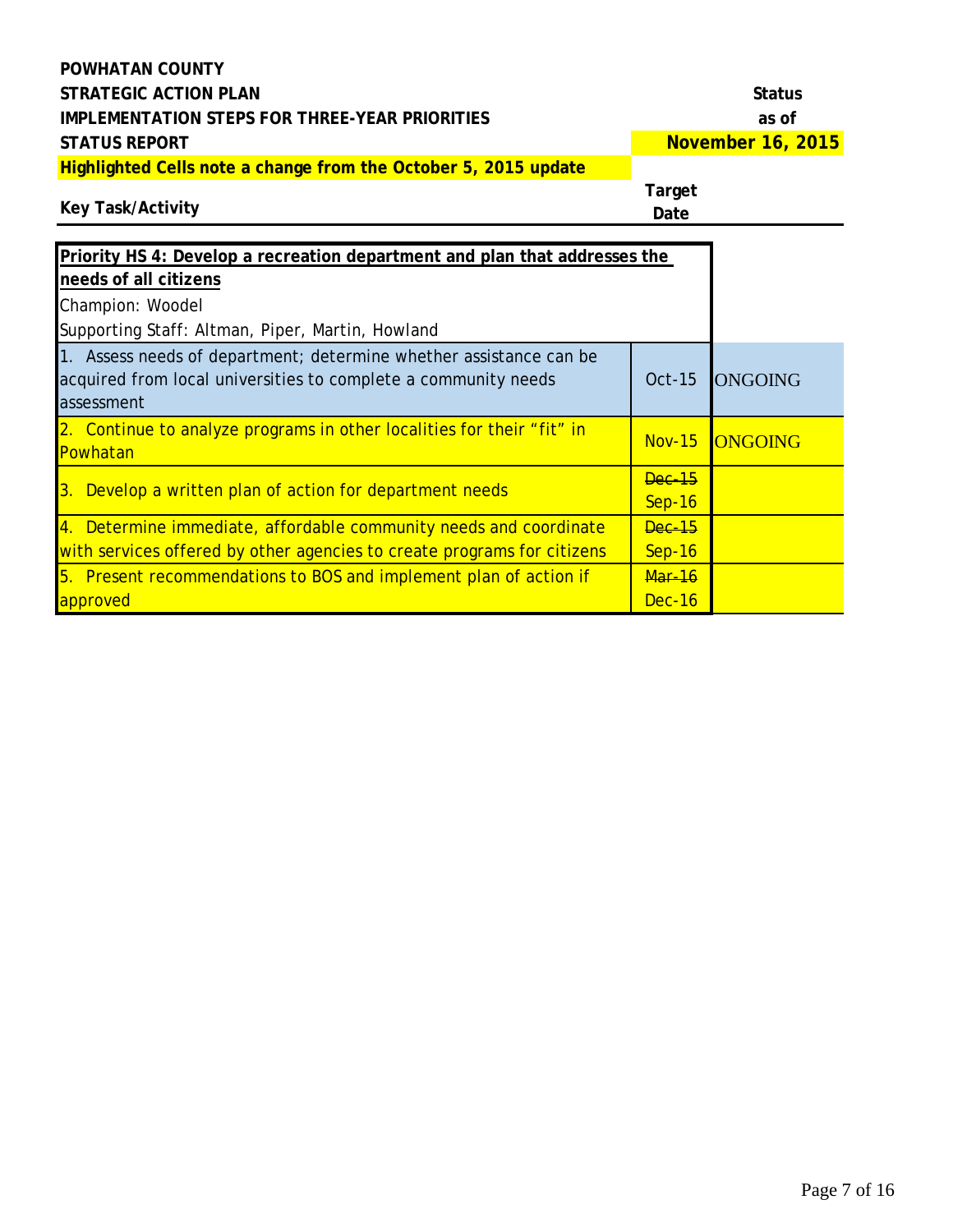**Key Task/Activity**

**November 16, 2015**

**Highlighted Cells note a change from the October 5, 2015 update**

| Priority ED 1: Consider how future joint meetings with the School Board may be                                                                                                                             |               |                     |
|------------------------------------------------------------------------------------------------------------------------------------------------------------------------------------------------------------|---------------|---------------------|
| useful in achieving greater collaboration                                                                                                                                                                  |               |                     |
| Champion: Weiler                                                                                                                                                                                           |               |                     |
| Supporting Staff: Dr. Jones                                                                                                                                                                                |               |                     |
| 1. Schedule and hold meeting of BOS Chairman and School Board (SB)<br>Chairman to discuss future joint meetings of BOS and School Board                                                                    | <b>Aug-14</b> | <b>COMPLETE</b>     |
| 2. Schedule and hold meeting of BOS Chairman, SB Chairman, County<br>Administrator and Superintendent to discuss future joint meetings of BOS<br>and School Board                                          | $Sep-14$      | <b>COMPLETE</b>     |
|                                                                                                                                                                                                            | <b>Dec-14</b> | <b>COMPLETE</b>     |
| 3. Schedule and hold quarterly meetings of BOS Chairman, SB Chairman,                                                                                                                                      | <b>Mar-15</b> | <b>COMPLETE</b>     |
| <b>County Administrator, and School Superintendent</b>                                                                                                                                                     | <b>Jun-15</b> | <b>COMPLETE</b>     |
|                                                                                                                                                                                                            | Sep-15        | <b>CANCELLED</b>    |
|                                                                                                                                                                                                            | <b>Dec-15</b> | <b>CANCELLED</b>    |
|                                                                                                                                                                                                            | <b>Jan-16</b> |                     |
|                                                                                                                                                                                                            | Mar-16        |                     |
|                                                                                                                                                                                                            | <b>Jun-16</b> |                     |
|                                                                                                                                                                                                            | Sep-16        |                     |
|                                                                                                                                                                                                            | <b>Dec-16</b> |                     |
|                                                                                                                                                                                                            | <b>Jan-16</b> | 1/20/2016           |
|                                                                                                                                                                                                            | Mar-16        |                     |
| 3a. Schedule and hold quarterly Joint BOS / SB meetings                                                                                                                                                    | <b>Jun-16</b> |                     |
|                                                                                                                                                                                                            | <b>Sep-16</b> |                     |
|                                                                                                                                                                                                            | <b>Dec-16</b> |                     |
| 4. Schedule and hold a joint BOS/School Board workshop for School<br>Board to present the Schools Facility Study to the BOS                                                                                | $Dec-14$      | <b>COMPLETE</b>     |
| 5. Research consultants to facilitate a joint BOS/School Board workshop<br>on collaboration (Jones and Weiler)                                                                                             | <b>Nov-14</b> | <b>COMPLETE</b>     |
| 6. Discuss with consultant the strategy for joint BOS/School Board<br>workshop (Jones and Weiler)                                                                                                          | <b>Dec-14</b> | <b>COMPLETE</b>     |
| Schedule and hold meeting of BOS Chair, School Board Chair, County<br>7. .<br>Administrator and Superintendent to discuss recommendations of<br>consultant on strategy for joint BOS/School Board workshop | <b>Dec-14</b> | <b>COMPLETE</b>     |
| 8. Schedule and hold joint BOS/School Board workshop on collaboration<br>and to determine if the BOS/School Board should hold joint workshops on<br>a regular basis                                        | Feb-15        | CANCELLED<br>by BOS |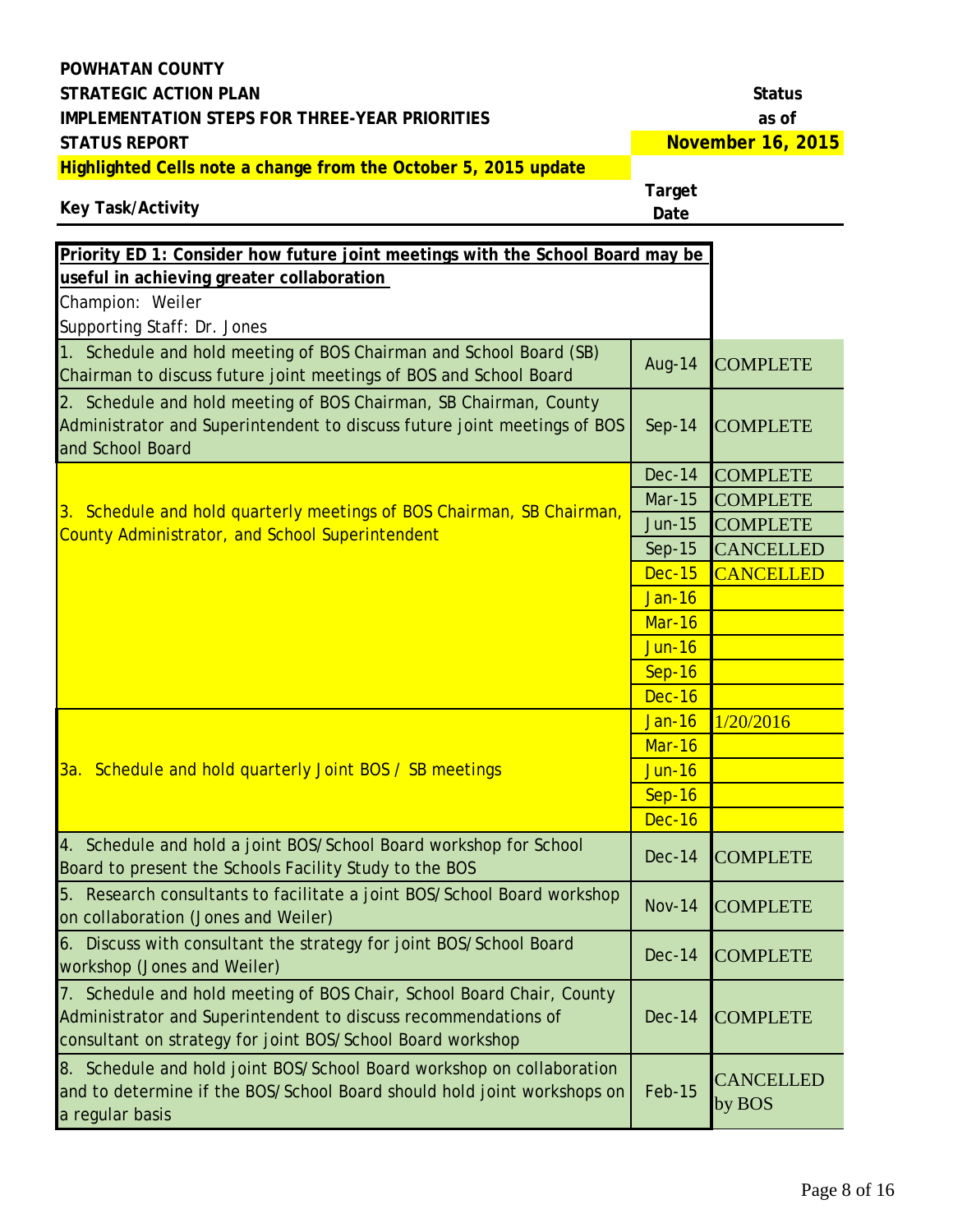| POWHATAN COUNTY<br><b>STRATEGIC ACTION PLAN</b>                                                                                                                                                |                       | <b>Status</b>                     |
|------------------------------------------------------------------------------------------------------------------------------------------------------------------------------------------------|-----------------------|-----------------------------------|
| <b>IMPLEMENTATION STEPS FOR THREE-YEAR PRIORITIES</b><br><b>STATUS REPORT</b>                                                                                                                  |                       | as of<br><b>November 16, 2015</b> |
| Highlighted Cells note a change from the October 5, 2015 update                                                                                                                                |                       |                                   |
| <b>Key Task/Activity</b>                                                                                                                                                                       | <b>Target</b><br>Date |                                   |
| Priority ED 2: Determine the Board's role in a workforce development strategy                                                                                                                  |                       |                                   |
| that supports the County's economic development plan                                                                                                                                           |                       |                                   |
| Champion: Weiler                                                                                                                                                                               |                       |                                   |
| Supporting Staff: Altman, Dr. Jones                                                                                                                                                            |                       |                                   |
| 1. Develop the key tasks/activities for this priority once the economic                                                                                                                        |                       |                                   |
| development plan has been adopted by the BOS                                                                                                                                                   | <b>TBD</b>            |                                   |
|                                                                                                                                                                                                |                       |                                   |
| Priority FA 1: Develop and implement a performance-based budgeting approach                                                                                                                    |                       |                                   |
| that aligns the budget with the priorities, goals, and objectives of the Board of                                                                                                              |                       |                                   |
| <b>Supervisors</b>                                                                                                                                                                             |                       |                                   |
| Champion: Schubert                                                                                                                                                                             |                       |                                   |
| Supporting Staff: Weiler, Beach, Gradwell, Jackson                                                                                                                                             |                       |                                   |
| 1. Define the performance based budgeting system to will be used                                                                                                                               | Jul-17                |                                   |
| 2. Train staff on mission statements, objectives, and performance<br>measurements                                                                                                              | $Sep-17$              |                                   |
| 3. Develop a database to store and report department data                                                                                                                                      | Oct-17                |                                   |
| 4. Develop a BOS policy that ties vision and factors to funding/budget                                                                                                                         |                       |                                   |
| process (How do department objectives tie in to the Boards vision)                                                                                                                             | Sep-18                |                                   |
| 5. Present to the board a Performance based budget for FY 2020                                                                                                                                 | Mar-19                |                                   |
| Priority FA 2: Continue to examine, evaluate, and improve systems and<br>processes to enhance and add to the effectiveness of government service<br>delivery, transparency, and accountability |                       |                                   |
| Champion: Weiler                                                                                                                                                                               |                       |                                   |
| Supporting Staff: Jackson, Schubert                                                                                                                                                            |                       |                                   |
| 1. Identify and document all completed BPR between January 2013 and<br>present                                                                                                                 | $Sep-15$<br>$Sep-16$  |                                   |
| 2. Create an initiative to identify, document, implement and<br>acknowledge system and process improvements - the "Business Process<br>Reengineering (BPR) Initiative"                         | $Sep-15$<br>$Sep-16$  |                                   |
| 3. Write the BPR Initiative process including acknowledgement system                                                                                                                           | $Sep-15$<br>$Sep-16$  |                                   |
| 4. Hold a meeting of key personnel from all departments to explain the<br><b>BPR Initiative</b>                                                                                                | Oct-15<br>$Oct-16$    |                                   |
| 5. Identify potential BPR, assign champion and team; develop work plan<br>(key tasks, activities, due dates)                                                                                   | ongoing               |                                   |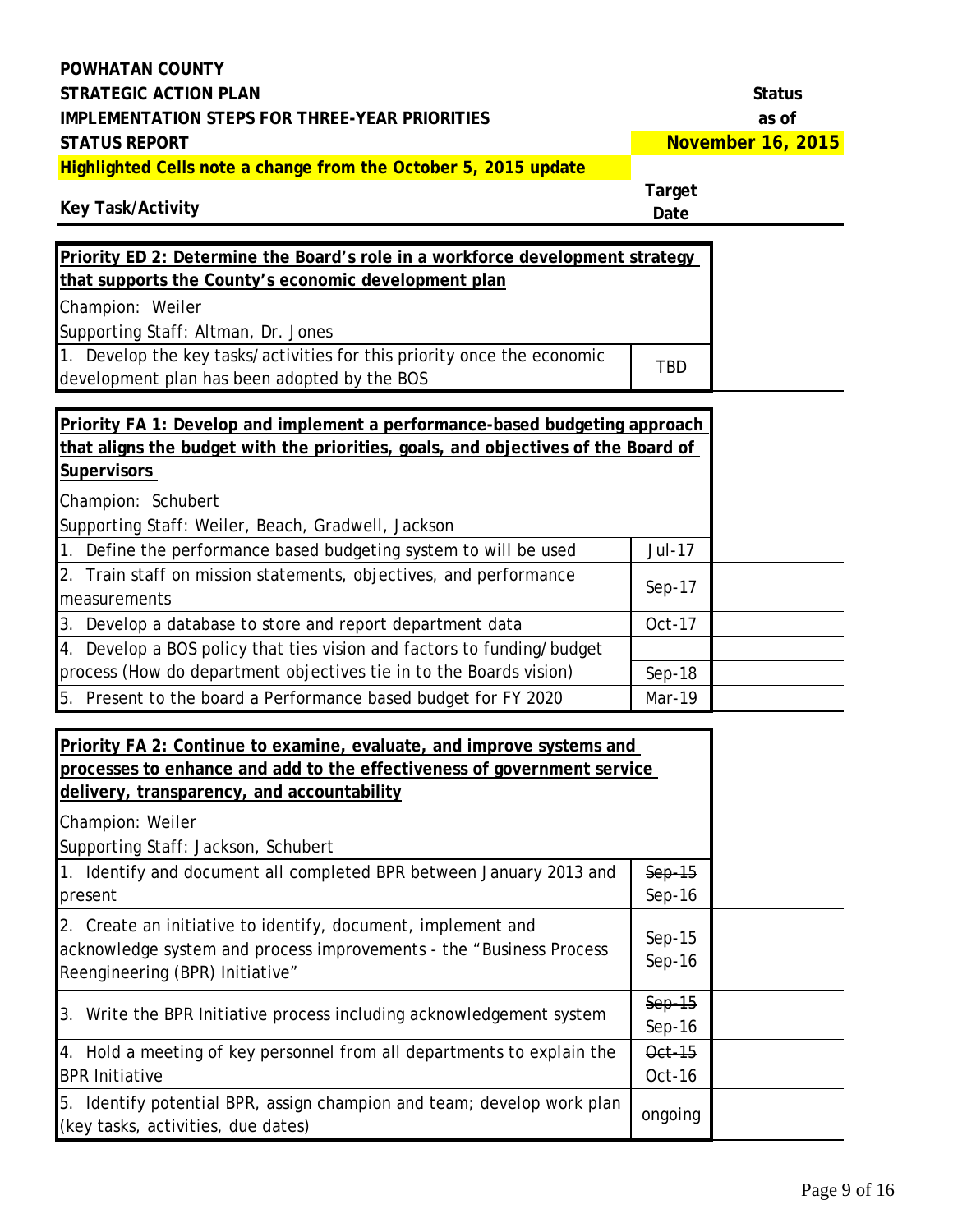**November 16, 2015**

**Highlighted Cells note a change from the October 5, 2015 update**

#### **Target**

### **Key Task/Activity**

| Priority FA 3: Review and update the County's financial policies, including   |               |                 |
|-------------------------------------------------------------------------------|---------------|-----------------|
| school funding and capital projects                                           |               |                 |
| Champion: Schubert                                                            |               |                 |
| Supporting Staff: Beach, Gradwell, Weiler, Jackson                            |               |                 |
| 1. Identify and list all the policies                                         | <b>Oct-14</b> | <b>COMPLETE</b> |
| 2. Request best practices from other local jurisdictions                      | Feb-15        | <b>COMPLETE</b> |
| 3. Draft policies                                                             | $May-15$      | <b>COMPLETE</b> |
| 4. Meet with BOS Policy Committee to get their revisions to draft<br>policies | $Jun-15$      | <b>COMPLETE</b> |
| 5. Present policies to BOS in workshop                                        | <b>Jul-15</b> | <b>COMPLETE</b> |
| 6. Present policies to BOS for approval                                       | Aug-15        | <b>COMPLETE</b> |

| Priority FA 4: Create an annual prioritized capital improvements plan and                                                                                        |               |                 |
|------------------------------------------------------------------------------------------------------------------------------------------------------------------|---------------|-----------------|
| other capital maintenance program with consistent viable funding                                                                                                 |               |                 |
| sources                                                                                                                                                          |               |                 |
| Champion: Schubert                                                                                                                                               |               |                 |
| Supporting Staff: Altman, Weiler, Piper, Melis, Singer                                                                                                           |               |                 |
| 1. Schedule and hold meeting of team to determine the calendar for the<br>FY 2016 Five-Year Capital Improvement Plan and Other Capital Programs<br>(FY 2016 CIP) | <b>Oct-14</b> | <b>COMPLETE</b> |
| 2. Schedule and hold meeting with School Superintendent to agree to<br>dates for CIP                                                                             | $Dec-14$      | <b>COMPLETE</b> |
| 3. Hold Joint BOS/ PC workshop on the Utilities Master Plan                                                                                                      | <b>Oct-14</b> | <b>COMPLETE</b> |
| 4. Hold Joint BOS / School Board workshop on the Schools Facility Needs<br><b>Study</b>                                                                          | <b>Nov-14</b> | <b>COMPLETE</b> |
| 5. Review FY 2015 CIP with Departments and incorporate changes into<br>the FY 2016                                                                               | Jan-15        | <b>COMPLETE</b> |
| 6. Incorporate Utilities Master Plan and School Board Adopted CIP into<br>the FY 2016 CIP                                                                        | Jan-15        | <b>COMPLETE</b> |
| 7. Present the FY 2016 CIP to the PC                                                                                                                             | $Feb-15$      | <b>COMPLETE</b> |
| 8. Present the FY 2016 CIP to the BOS                                                                                                                            | <b>Mar-15</b> | <b>COMPLETE</b> |
| 9. Recommend BOS adopt the FY 2016 CIP                                                                                                                           | Apr- $15$     | <b>COMPLETE</b> |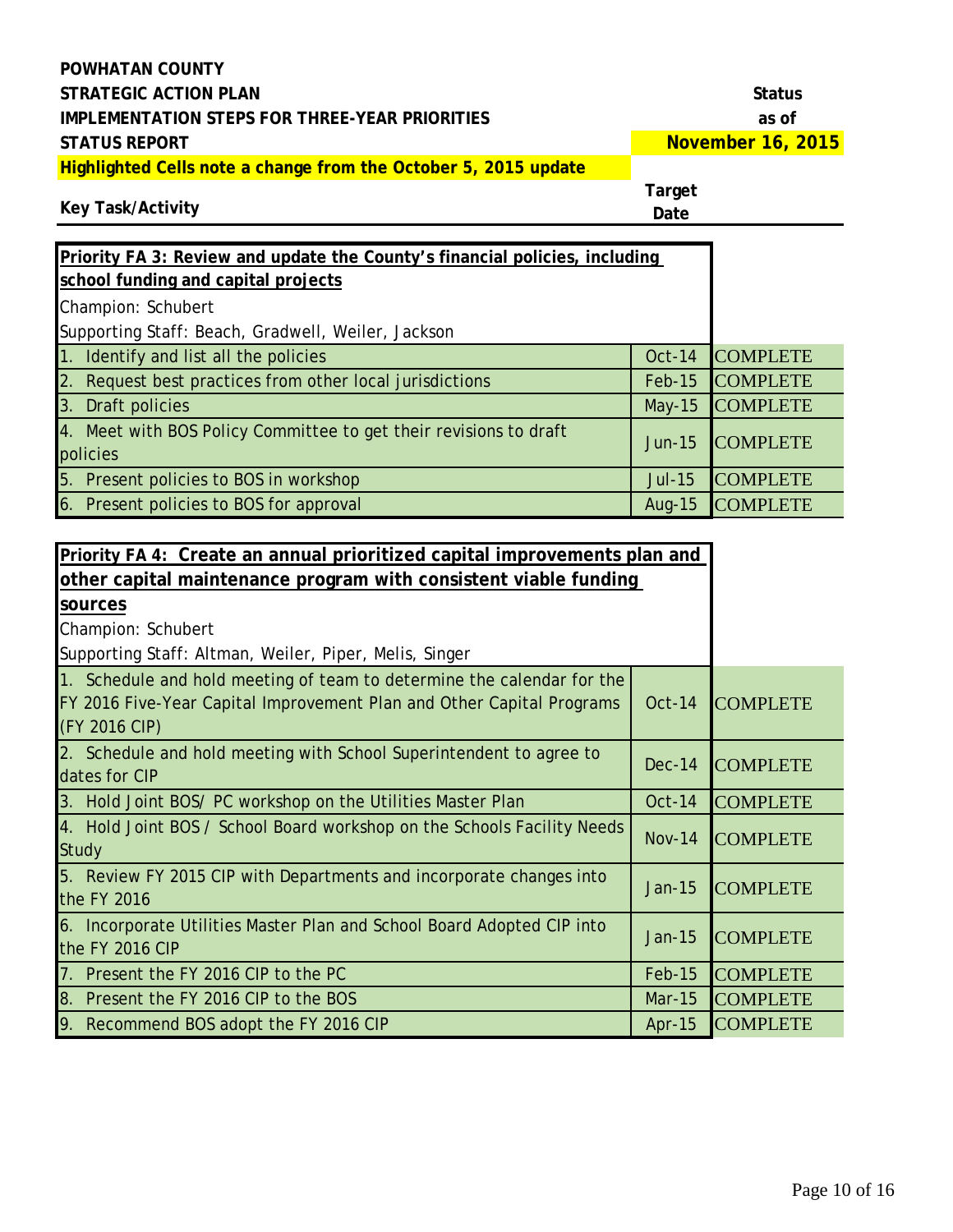**November 16, 2015**

# **Highlighted Cells note a change from the October 5, 2015 update**

### **Key Task/Activity**

| Priority IN 1: Develop and adopt a utilities master plan             |               |                 |
|----------------------------------------------------------------------|---------------|-----------------|
| Champion: Rapp                                                       |               |                 |
| Supporting Staff: Melis, Altman                                      |               |                 |
| 1. Hold Joint PC and BOS workshop                                    | <b>Oct-14</b> | <b>COMPLETE</b> |
| 2. Present Plan to PC for consideration                              | $Jan-15$      | <b>COMPLETE</b> |
| 3. Present revised Water and Sewer Service District boundaries to PC |               | <b>COMPLETE</b> |
| for consideration                                                    | Jan-15        | <b>COMPLETE</b> |
| 4. Present Plan to BOS for consideration of adoption                 | <b>Feb-15</b> | <b>COMPLETE</b> |
| 5. Present revised Water and Sewer Service District boundaries to    | $Feb-15$      | <b>COMPLETE</b> |
| Board for adoption                                                   |               |                 |
| 6. Implement plan as growth occurs                                   | Ongoing       | <b>ONGOING</b>  |

| Priority IN 2: Finalize the agreement for the Cobbs Creek Regional Reservoir |                   |                |
|------------------------------------------------------------------------------|-------------------|----------------|
| Champion: Weiler                                                             |                   |                |
| Supporting Staff: Altman, Rapp                                               |                   |                |
| 1. Finalize negotiations with Henrico County                                 | $May-15$          | <b>ONGOING</b> |
|                                                                              | <del>Jun 15</del> |                |
| 2. Present agreement to BOS for adoption                                     | Sept-15           |                |
|                                                                              | <b>Apr-16</b>     |                |
|                                                                              | <del>Jun 15</del> |                |
| 3. Sign and finalize agreement                                               | Sept-15           |                |
|                                                                              | <b>Apr-16</b>     |                |
|                                                                              | <del>Jun 15</del> |                |
| Implement agreement<br>4.                                                    | Sept-15           |                |
|                                                                              | Apr-16            |                |

| Priority IN 3: Secure funding for water tower to serve County, Department of |  |                   |
|------------------------------------------------------------------------------|--|-------------------|
| <b>Corrections, and Goochland County</b>                                     |  |                   |
| Champion: Weiler                                                             |  |                   |
| Supporting Staff: Rapp, Altman                                               |  |                   |
| 1. Funding was included in the FY 2015 State Budget                          |  | Complete COMPLETE |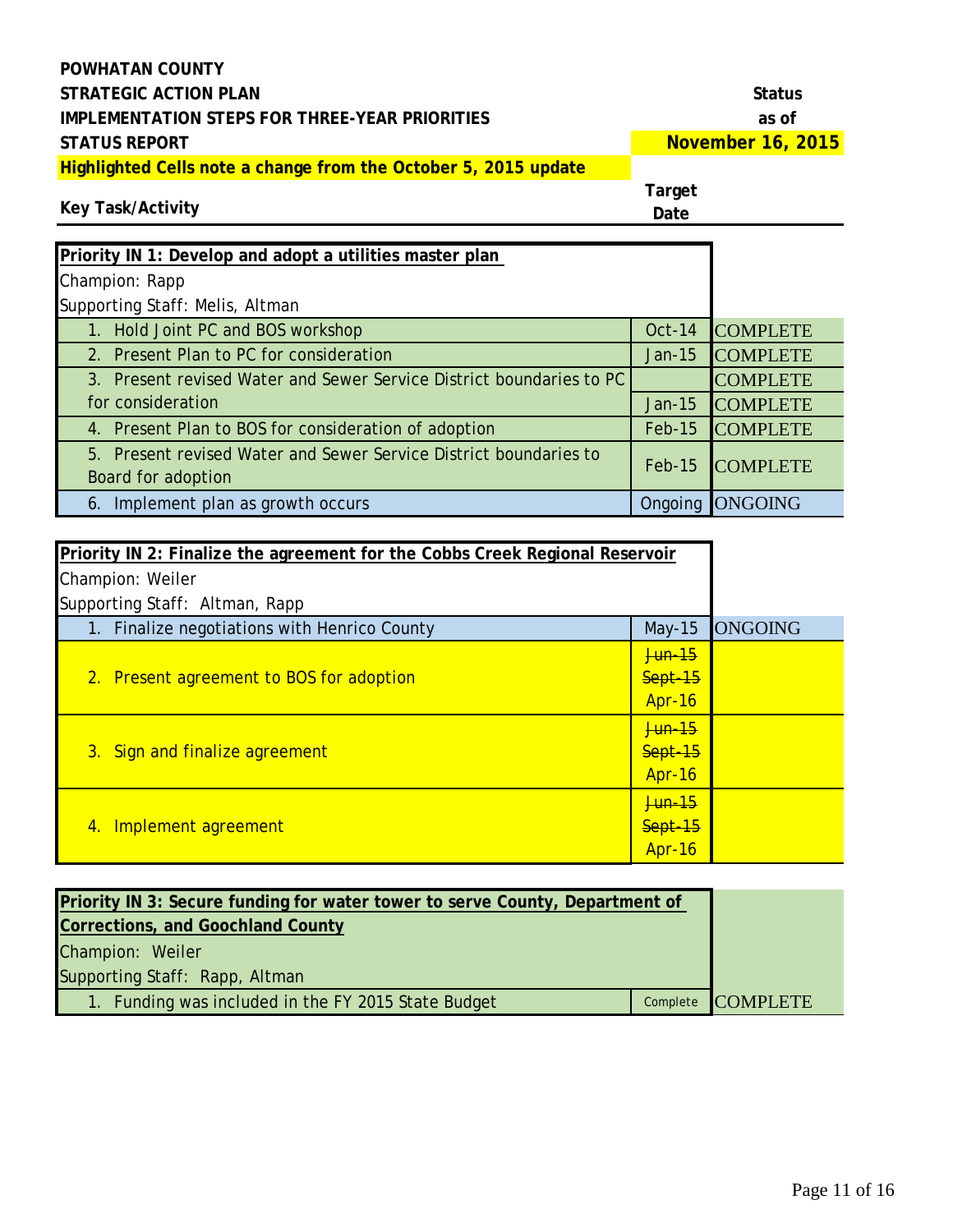| <b>POWHATAN COUNTY</b>                                                 |                   |
|------------------------------------------------------------------------|-------------------|
| STRATEGIC ACTION PLAN                                                  | <b>Status</b>     |
| IMPLEMENTATION STEPS FOR THREE-YEAR PRIORITIES                         | as of             |
| <b>STATUS REPORT</b>                                                   | November 16, 2015 |
| <b>Highlighted Cells note a change from the October 5, 2015 update</b> |                   |

**Target** 

### **Key Task/Activity**

| Priority IN 4: Develop a communications infrastructure master plan for the |               |                 |
|----------------------------------------------------------------------------|---------------|-----------------|
| public safety communications system                                        |               |                 |
| Champion: Greene                                                           |               |                 |
| Supporting Staff: Singer, Director of IT, Sheriff                          |               |                 |
| 1. Request BOS approval of funding for plan                                | $Oct-14$      | <b>COMPLETE</b> |
| 2. Develop RFP                                                             | <b>Feb-15</b> | <b>COMPLETE</b> |
| 3. Issue RFP                                                               | $Mar-15$      | <b>COMPLETE</b> |
| 4. Review submitted proposals                                              | <b>Jun-15</b> | <b>COMPLETE</b> |
| 5. Request BOS to authorize County Administrator to execute contract       | <b>Jul-15</b> | <b>COMPLETE</b> |
| 6. Complete plan                                                           | <b>Dec-15</b> |                 |
| 7. Present plan to BOS for approval                                        | $Jan-16$      |                 |

| Priority IN 5: Develop a transportation master plan                                                                                                          |            |                 |
|--------------------------------------------------------------------------------------------------------------------------------------------------------------|------------|-----------------|
| Champion: Altman                                                                                                                                             |            |                 |
| Supporting Staff: Howland, Dameron, Melis                                                                                                                    |            |                 |
| 1. Conduct workshop with Board on a Route 60 third lane policy                                                                                               | 2014       | <b>COMPLETE</b> |
| 2. Write and present to BOS for approval a Route 60 third lane policy                                                                                        | $Jun-15$   | <b>ONGOING</b>  |
| 3. Complete Route 60 East Special Area Plan funding by the MPO                                                                                               | $Jun-16$   |                 |
| 4. Complete Route 60 Rural Area Corridor Study being done by MPO<br>staff                                                                                    | $Jun-16$   |                 |
| 5. Conduct workshop with BOS and PC on all the transportation studies<br>to determine BOS expectation and desired outcome of a transportation<br>master plan | $Oct-16$   |                 |
| Develop tasks and activities based on direction of BOS from workshop<br>6.                                                                                   | <b>TBD</b> |                 |

| Priority IN 6: Develop an IT/phone master plan for the County's internal systems |          |                 |
|----------------------------------------------------------------------------------|----------|-----------------|
| Champion: IT Director                                                            |          |                 |
| <b>Supporting Staff: Stowers</b>                                                 |          |                 |
| 1. Request BOS approval of funding for plan                                      | Oct-14   | <b>COMPLETE</b> |
| 2. Develop and issue RFP                                                         | $Jun-15$ |                 |
| 3. Request BOS to authorize County Administrator to execute contract             | $Oct-15$ |                 |
| and budget and appropriate funds                                                 |          |                 |
| 4. Complete plan                                                                 | $Jan-16$ |                 |
| 5. Present plan to BOS for approval and funding                                  | Mar-16   |                 |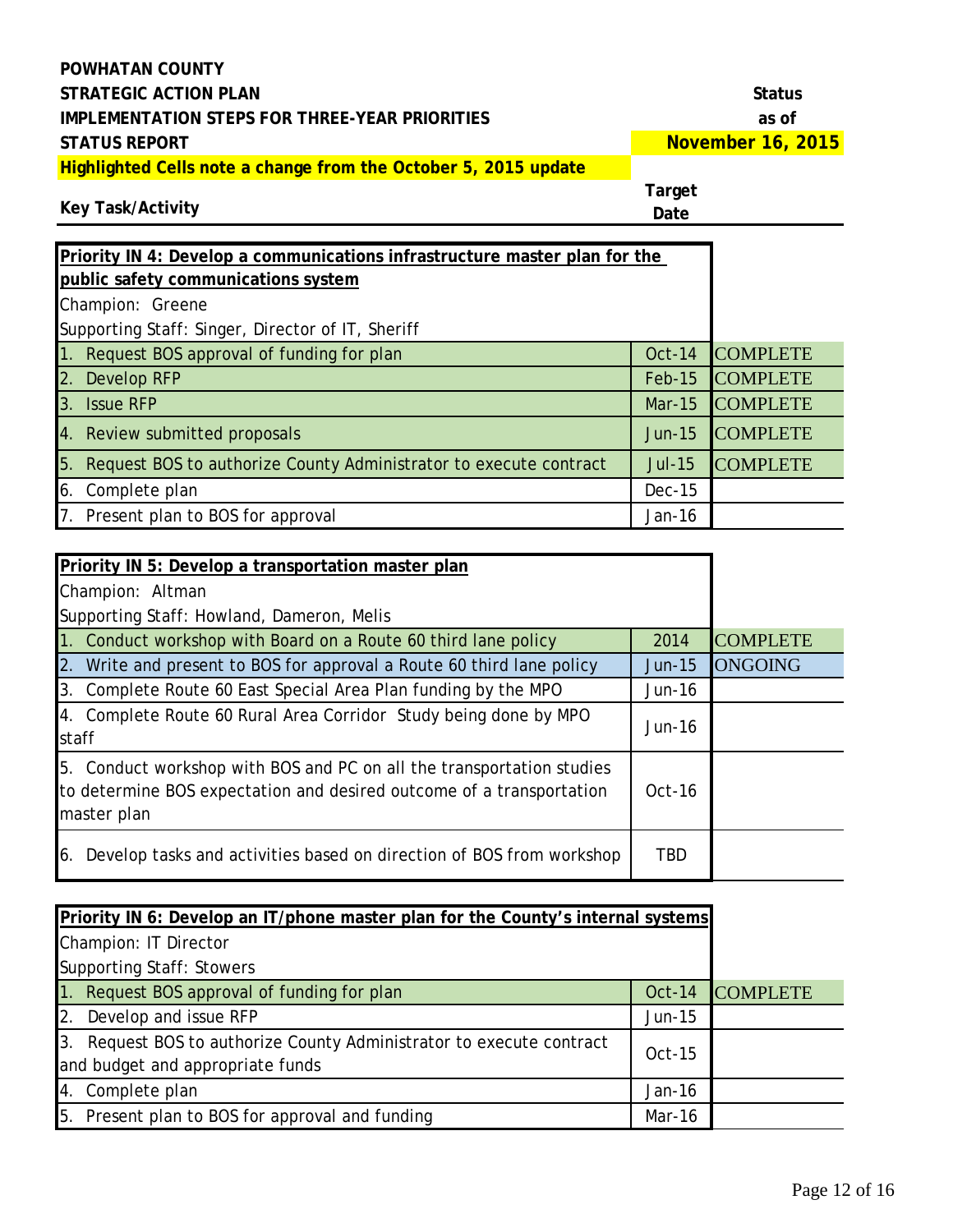**November 16, 2015**

**Highlighted Cells note a change from the October 5, 2015 update**

#### **Target**

**Key Task/Activity**

| As Adopted on February 2, 2015                                                                           |          |  |
|----------------------------------------------------------------------------------------------------------|----------|--|
| Priority IN 7: Develop a broadband master plan                                                           |          |  |
| Champion: IT Director                                                                                    |          |  |
| <b>Supporting Staff: Stowers</b>                                                                         |          |  |
| 1. Request BOS approval of funding for plan                                                              | $Mar-15$ |  |
| 2. Develop and issue RFP                                                                                 | $Jun-15$ |  |
| 3. Request BOS to authorize County Administrator to execute contract<br>and budget and appropriate funds | $Oct-15$ |  |
| 4. Complete plan                                                                                         | $Jan-16$ |  |
| 5. Present plan to BOS for approval and funding                                                          | Mar-16   |  |

| As of August 31, 2015                                                                                    |                    |  |
|----------------------------------------------------------------------------------------------------------|--------------------|--|
| Priority IN 7: Develop a broadband master plan                                                           |                    |  |
| Champion: IT Director, Randy Buzzard                                                                     |                    |  |
| Supporting Staff: Stowers, Jackson, Altman, Weiler, Jones, Durrett                                       |                    |  |
| 1. Request BOS approval of funding for plan                                                              | Mar-15             |  |
| 2. Develop and issue RFP                                                                                 | <del>Jun 1</del> 5 |  |
| 2a. Update 2011 Plan                                                                                     | $Dec-15$           |  |
| 3. Request BOS to authorize County Administrator to execute contract<br>and budget and appropriate funds | Oct-15             |  |
| 3. Present Plan to BOS                                                                                   | $Jan-16$           |  |
| Further action TBD based on BOS<br>Complete plan<br>14.                                                  | Jan-16             |  |
| Present plan to BOS for approval and funding                                                             | Mar-16             |  |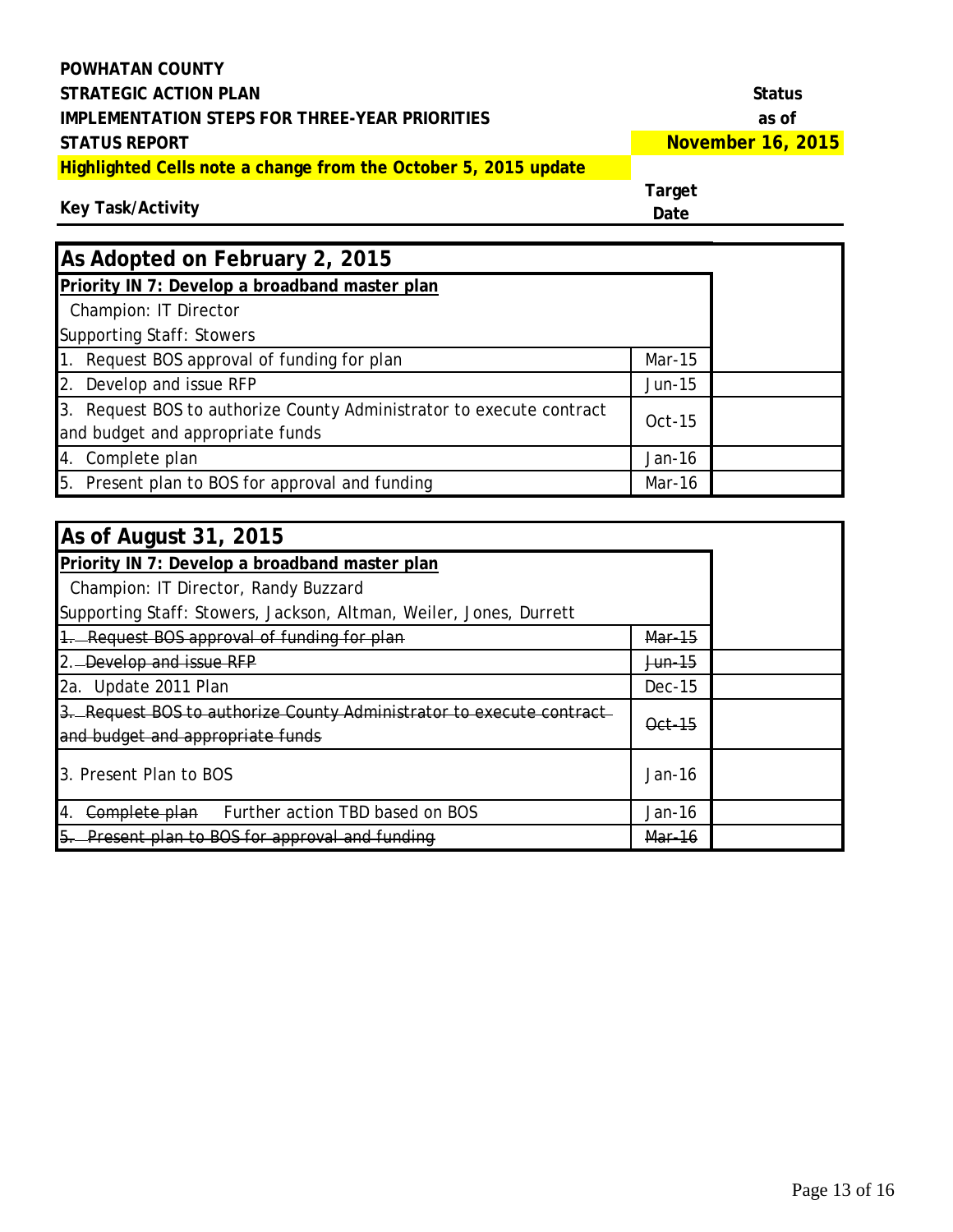| <b>POWHATAN COUNTY</b>                                                                                                                                  |                       |                   |
|---------------------------------------------------------------------------------------------------------------------------------------------------------|-----------------------|-------------------|
| <b>STRATEGIC ACTION PLAN</b>                                                                                                                            |                       | <b>Status</b>     |
| <b>IMPLEMENTATION STEPS FOR THREE-YEAR PRIORITIES</b>                                                                                                   |                       | as of             |
| <b>STATUS REPORT</b>                                                                                                                                    |                       | November 16, 2015 |
| Highlighted Cells note a change from the October 5, 2015 update                                                                                         |                       |                   |
| Key Task/Activity                                                                                                                                       | <b>Target</b><br>Date |                   |
| As of November 16, 2015                                                                                                                                 |                       |                   |
| Priority IN 7: Develop a broadband master plan                                                                                                          |                       |                   |
| Champion: IT Director, Randy Buzzard                                                                                                                    |                       |                   |
| Supporting Staff: Stowers, Jackson, Altman, Weiler, Lacheney                                                                                            |                       |                   |
| 1. Request BOS approval of funding for plan                                                                                                             | Mar-15                |                   |
| 2. Develop and issue RFP                                                                                                                                | Jun-15                |                   |
| 2a. Update 2011 Plan                                                                                                                                    | <b>Dec-15</b>         |                   |
| 3. Request BOS to authorize County Administrator to execute contract-<br>and budget and appropriate funds                                               | Oct-15                |                   |
| 3. Present Plan to BOS                                                                                                                                  | Jan-16                |                   |
| 4. Complete plan Further action TBD based on BOS-                                                                                                       | $Jan-16$              |                   |
| 5. Present plan to BOS for approval and funding                                                                                                         | <b>Mar-16</b>         |                   |
| 1. Review 2011 Plan to determine need to update                                                                                                         | <b>Oct-15</b>         | <b>COMPLETE</b>   |
| 2. Actively seek grants to fund Broadband infrastructure                                                                                                | Ongoing               |                   |
| 3. Meet with representatives of other communities and broadband<br>providers to review and discuss optional broadband solutions and funding<br>sources. | <b>Ongoing</b>        |                   |
| 4. Meet with VA Center for Innovative Technology (CIT) to determine how<br><b>CIT can assist Powhatan</b>                                               | <b>Oct-15</b>         | <b>COMPLETE</b>   |
| 5. Hold Town Hall meeting to Seek Citizen output                                                                                                        | <b>Oct-15</b>         | <b>COMPLETE</b>   |
| 6. Recommend to BOS forming a Citizen Advisory Committee                                                                                                | <b>Dec-15</b>         |                   |
| 7. Issue RFP for design and build of broadband infrastructure with<br>funding solution                                                                  | Apr-16                |                   |
| 8. If recommended and if approved by BOS, form Broadband Authority                                                                                      | <b>TBD</b>            |                   |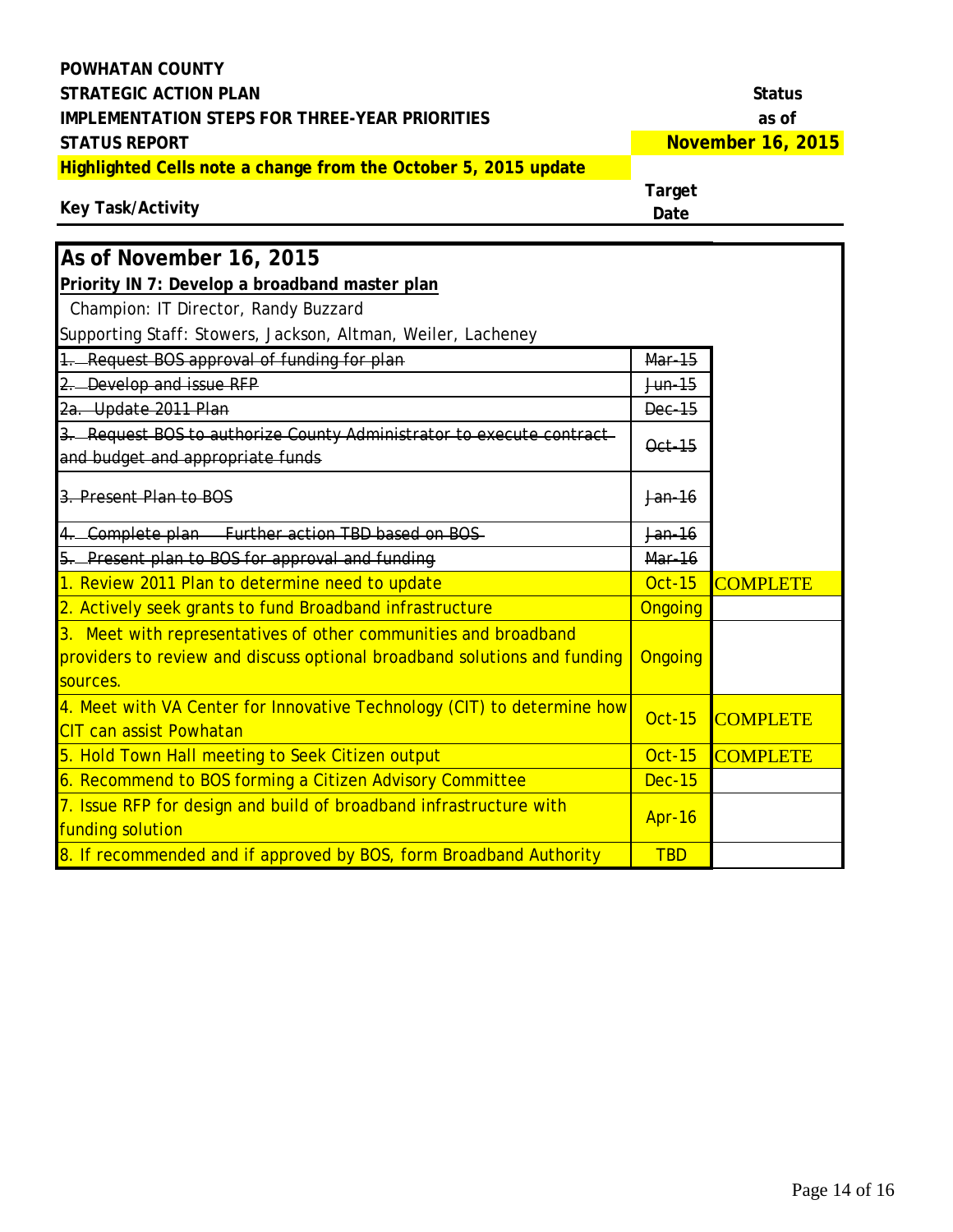**November 16, 2015**

**Highlighted Cells note a change from the October 5, 2015 update**

**Target** 

| Key Task/Activity |  |  |
|-------------------|--|--|
|-------------------|--|--|

| <b>Priority RC 1: Evaluate and ensure that the County has active participation in</b>                                                                                                                                                                                                                                         |               |  |
|-------------------------------------------------------------------------------------------------------------------------------------------------------------------------------------------------------------------------------------------------------------------------------------------------------------------------------|---------------|--|
| each organization in which the Board determines we must play a valuable role                                                                                                                                                                                                                                                  |               |  |
| Champion: Weiler                                                                                                                                                                                                                                                                                                              |               |  |
| Supporting Staff: Timberlake, Martin, Barton                                                                                                                                                                                                                                                                                  |               |  |
| 1. Create a form that includes name of organization, contact, benefits,                                                                                                                                                                                                                                                       | <b>Nov-15</b> |  |
| and budget amount.                                                                                                                                                                                                                                                                                                            |               |  |
| 2. Ask staff in all departments for information regarding the<br>organizations in which they currently actively participate and<br>collaborate. County Administrator will include Board and County<br>Administrator activity and partnerships. Describe what value being a<br>member of the organization brings to the County | Dec-15        |  |
| 3. Compile the data provided by the Departments                                                                                                                                                                                                                                                                               | Jan-16        |  |
| 4. Describe what value being a member of the organization brings to the<br>County                                                                                                                                                                                                                                             | $Dec-15$      |  |
| 5.                                                                                                                                                                                                                                                                                                                            |               |  |
| 6. Research and identify other opportunities for collaborations                                                                                                                                                                                                                                                               | Jan-16        |  |
| 7. Evaluate new collaborations for the potential benefit to the county's<br>projects                                                                                                                                                                                                                                          | Mar-16        |  |
| 8. Present to the BOS list and benefits of partnerships and organizations                                                                                                                                                                                                                                                     | May-16        |  |
| 9. Evaluate existing participation and benefits annually with<br>recommendations for funding in the budget                                                                                                                                                                                                                    | Annually      |  |

| Priority RC 2: Continue to develop Board and staff relationships with regional                                                     |         |                  |
|------------------------------------------------------------------------------------------------------------------------------------|---------|------------------|
| partners                                                                                                                           |         |                  |
| Champion: Weiler                                                                                                                   |         |                  |
| Supporting Staff: Timberlake, Martin, Barton                                                                                       |         |                  |
| 1. Encourage Staff and Board participation in local government<br>associations                                                     |         | Ongoing ONGOING  |
| 2. Budget funds for Staff and Board to attend the meetings, workshops<br>and educational sessions of local government associations |         | Annually ONGOING |
| 3. Continue active participation in the boards and initiatives of the<br><b>RRPDC</b>                                              | Ongoing | <b>ONGOING</b>   |